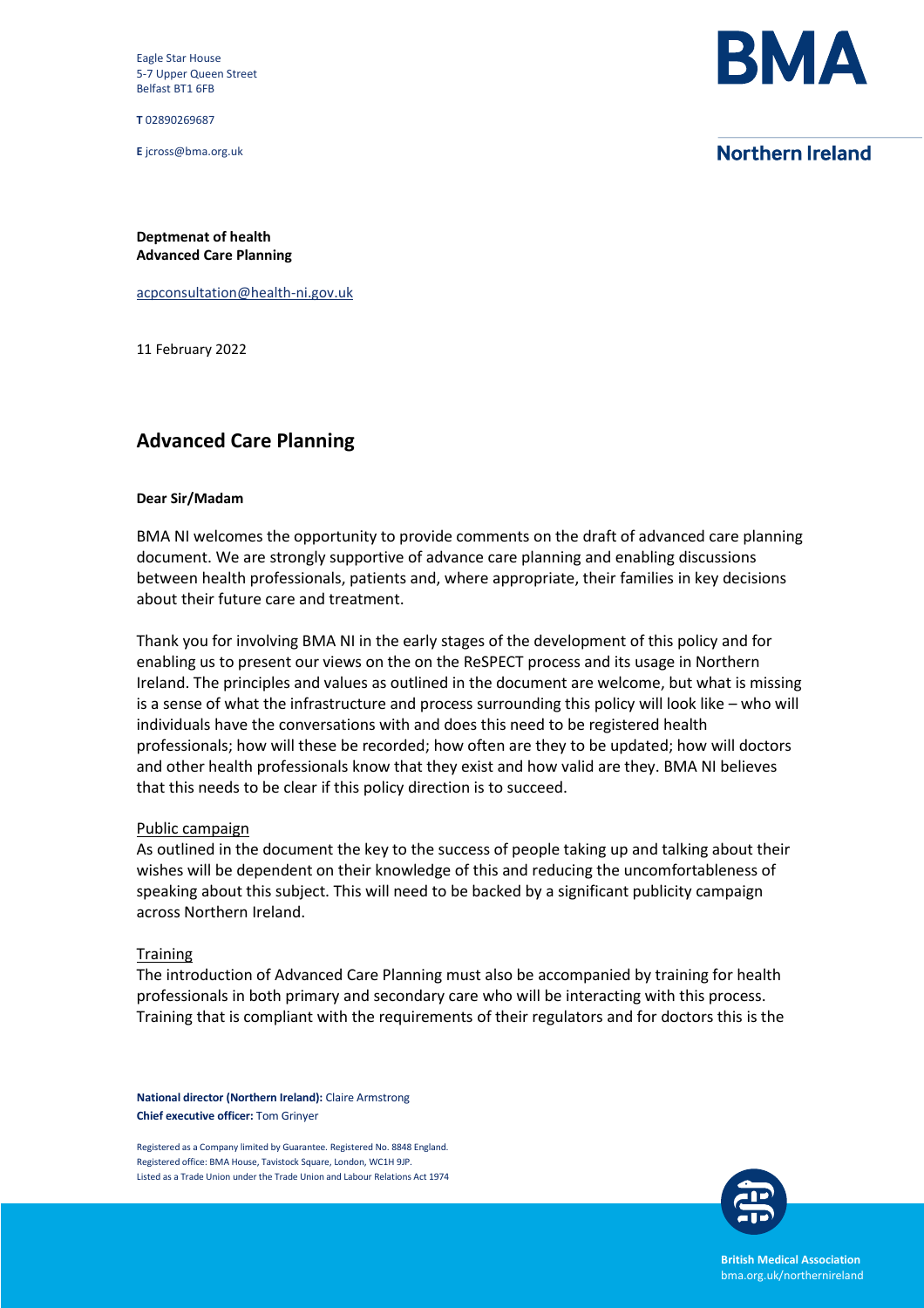GMCs *Good Medical Practice*. There are also a number of other guides available, for example, the General Medical Council's, '*Treatment and care towards the end of life: good practice in decision making,* and '*Decision making and consent.'*

## Conversations on ACP

Those who have been diagnosed with certain life limiting conditions will likely have access to specialist teams to discuss their options moving forwards. However, for those who simply want to look at their options for the future, it is not clear who they will have these conversations with and to what extent. In our earlier discussions we indicated that there may be an expectation that these discussions will fall to GPs. As you are aware this could be problematic in terms of workload and, realistically, these conversations will take time and may often take multiple conversations. Some thought therefore needs to be given to who individuals will have these conversations with, the framework for these discussions and what additional resources may be required.

In addition, these conversations are likely to be somewhat abstract for patients as making decisions when fit and well, will be very different to making decisions when for example a sudden unexpected cardiac arrest happens.

## Record of the ACP

In terms of a record of the conversation, some may wish to use the legal avenues open to them and record these through an Enduring Power of Attorney (EPA) or have made an Advance Decision to Refuse Treatment (ADRT). These options have a cost associated with them and this may limit their use to only those who can afford this avenue.

Under principles of practice of the document it refers to the record of advanced care planning discussions and that these need to be accessible across all settings. In our earlier discussions on this we recommended that these discussions need to be located on patient's electronic care records. Unfortunately, the document does not refer to where these records will be placed. For example, will the ambulance service, or the emergency department have access to a patients ACP or their ADRT. In addition, how will clinical staff know if an ADRT is legal or not, at what stage was it drawn up, when was it reviewed and if the patient has changed their mind. In addition will these documents be available to those outside the HSC IT systems such as nursing homes?

In addition, we note that the DNACPR forms are to be no longer used. It is important that this is communicated across the system and to patients.

## Making clinical decisions

The document also refers to '*the clinician who is treating will make a best interests' decision.'* It is unlikely that a sole clinician will make a decision without the involvement of family and other members of the clinical team treating the patient. It is important that patients and families are aware of this and the document needs to reflect this. This is particularly pertinent if an additional statutory individual duty or candour with criminal sanctions is to be introduced.

In our earlier discussions on ReSPECT we recommended that the document should be signed by the patient as decisions about CPR are about the patient and their wishes. Therefore, it would